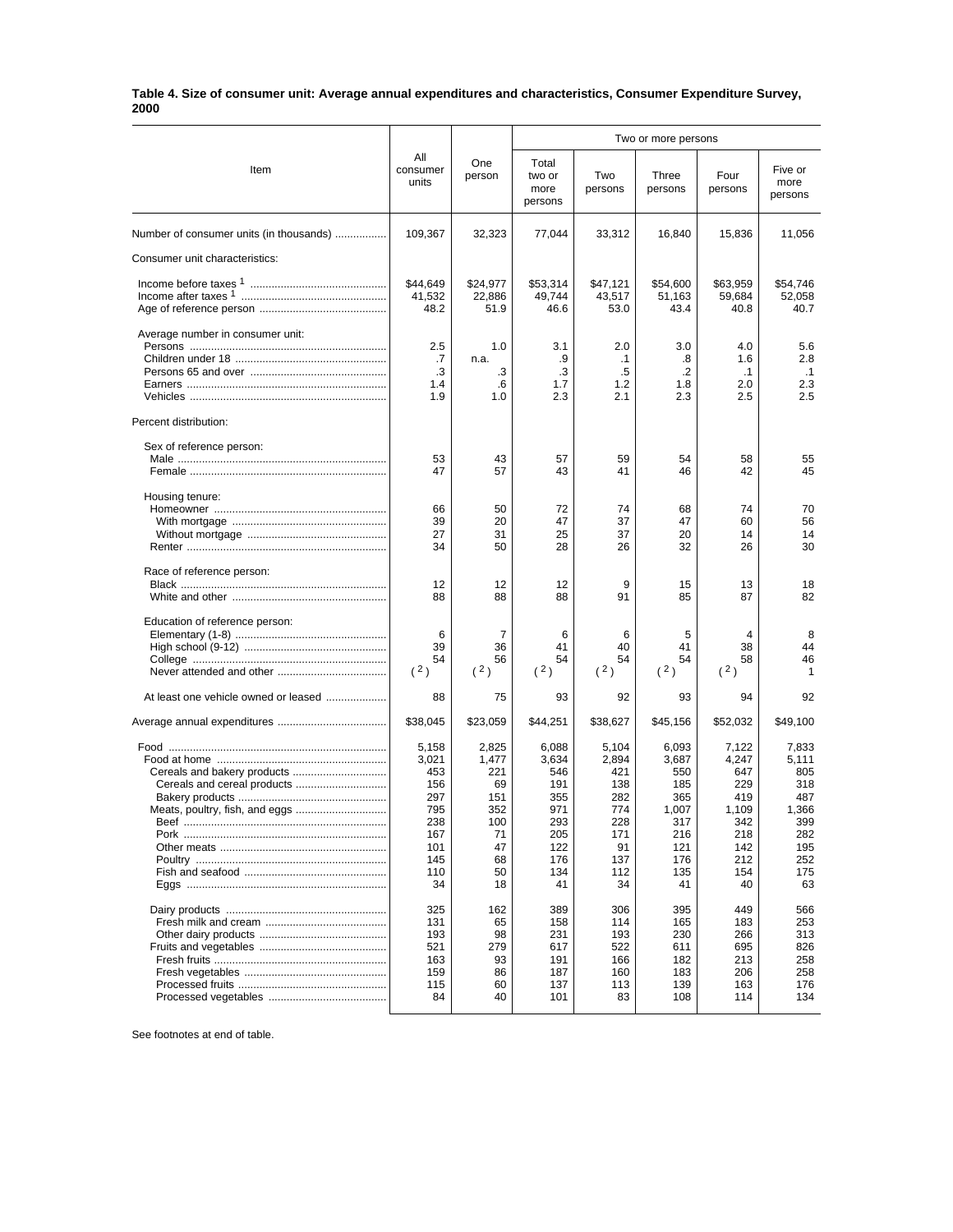## **Table 4. Size of consumer unit: Average annual expenditures and characteristics, Consumer Expenditure Survey, 2000 — Continued**

|                                        |                          |                | Two or more persons                |                 |                  |                 |                            |
|----------------------------------------|--------------------------|----------------|------------------------------------|-----------------|------------------|-----------------|----------------------------|
| Item                                   | All<br>consumer<br>units | One<br>person  | Total<br>two or<br>more<br>persons | Two<br>persons  | Three<br>persons | Four<br>persons | Five or<br>more<br>persons |
|                                        | \$927                    | \$462          | \$1,111                            | \$872           | \$1,124          | \$1,346         | \$1,549                    |
|                                        | 117                      | 56             | 142                                | 109             | 136              | 163             | 226                        |
|                                        | 83                       | 39             | 101                                | 86              | 99               | 107             | 140                        |
|                                        | 437                      | 221            | 523                                | 391             | 539              | 661             | 736                        |
|                                        | 250                      | 125            | 299                                | 237             | 310              | 363             | 395                        |
| Food prepared by consumer unit on      |                          |                |                                    |                 |                  |                 |                            |
|                                        | 40                       | 22             | 47                                 | 48              | 39               | 52              | 51                         |
|                                        | 2.137                    | 1,348          | 2,454                              | 2,210           | 2,407            | 2,875           | 2,722                      |
|                                        | 372                      | 325            | 390                                | 429             | 411              | 329             | 318                        |
|                                        |                          |                |                                    |                 |                  |                 |                            |
|                                        | 12,319<br>7,114          | 8,189<br>5,054 | 14,040                             | 12,096<br>6,936 | 14,193           | 16,921<br>9,510 | 15,585<br>8,862            |
|                                        |                          |                | 7,979                              |                 | 8,023            |                 |                            |
|                                        | 4,602                    | 2,332<br>1,005 | 5,555<br>3,324                     | 4,535           | 5,338<br>3,292   | 7,351<br>4,810  | 6,385                      |
|                                        | 2,639                    |                |                                    | 2,356           |                  |                 | 4,164                      |
|                                        | 1,139                    | 723            | 1,313                              | 1,248           | 1,191            | 1,557           | 1,346                      |
| Maintenance, repairs, insurance, other | 825                      | 604            | 918                                | 931             | 855              | 984             | 876                        |
|                                        | 2,034                    | 2,435          | 1,866                              | 1,765           | 2,160            | 1,665           | 2,009                      |
|                                        | 478                      | 287            | 558                                | 636             | 525              | 494             | 467                        |
|                                        |                          |                |                                    |                 |                  |                 |                            |
|                                        | 2.489                    | 1,628          | 2,850                              | 2,545           | 2,839            | 3,156           | 3,348                      |
|                                        | 307                      | 208            | 349                                | 301             | 336              | 396             | 446                        |
|                                        | 911                      | 569            | 1,055                              | 952             | 1,044            | 1,158           | 1,233                      |
|                                        | 97                       | 68             | 109                                | 118             | 96               | 106             | 107                        |
|                                        | 877                      | 607            | 990                                | 865             | 1,031            | 1,108           | 1.136                      |
|                                        | 296                      | 175            | 347                                | 309             | 332              | 389             | 425                        |
|                                        | 684                      | 387            | 809                                | 501             | 921              | 1,308           | 846                        |
|                                        | 326                      | 124            | 411                                | 102             | 524              | 862             | 526                        |
|                                        | 358                      | 264            | 398                                | 400             | 398              | 446             | 320                        |
|                                        | 482                      | 224            | 585                                | 515             | 553              | 663             | 755                        |
|                                        | 131                      | 53             | 161                                | 122             | 148              | 170             | 299                        |
|                                        | 226                      | 102            | 275                                | 239             | 268              | 340             | 315                        |
|                                        | 126                      | 69             | 148                                | 154             | 137              | 153             | 141                        |
| Household furnishings and equipment    | 1,549                    | 895            | 1,818                              | 1,600           | 1,857            | 2,283           | 1,775                      |
|                                        | 106                      | 63             | 124                                | 109             | 132              | 163             | 105                        |
|                                        | 391                      | 226            | 460                                | 391             | 521              | 578             | 407                        |
|                                        | 44                       | 20             | 55                                 | 49              | 57               | 63              | 58                         |
|                                        | 189                      | 104            | 224                                | 186             | 215              | 260             | 303                        |
| Small appliances, miscellaneous        |                          |                |                                    | 97              |                  |                 |                            |
| Miscellaneous household equipment      | 87<br>731                | 49<br>433      | 103<br>852                         | 769             | 99<br>832        | 120<br>1,100    | 105<br>798                 |
|                                        |                          |                |                                    |                 |                  |                 |                            |
|                                        | 1,856                    | 1,028          | 2,191                              | 1,679           | 2,259            | 2,729           | 2.946                      |
|                                        | 440                      | 223            | 528                                | 408             | 543              | 660             | 687                        |
|                                        | 344                      | 211            | 398                                | 376             | 427              | 425             | 380                        |
|                                        | 96                       | 12             | 130                                | 32              | 116              | 234             | 307                        |
|                                        | 725                      | 414            | 850                                | 665             | 843              | 1,062           | 1,155                      |
|                                        | 607                      | 397            | 691                                | 615             | 700              | 775             | 803                        |
|                                        | 118                      | 16             | 160                                | 49              | 143              | 286             | 352                        |
|                                        | 82                       | 17             | 108                                | 39              | 142              | 165             | 196                        |
| Other apparel products and services    | 343<br>266               | 191<br>183     | 404<br>301                         | 295<br>272      | 421<br>310       | 482<br>360      | 619<br>289                 |
|                                        |                          |                |                                    |                 |                  |                 |                            |
|                                        | 7,417                    | 3,732          | 8,963                              | 7,529           | 9,721            | 10,711          | 9,629                      |
|                                        | 3,418<br>1,605           | 1,456<br>797   | 4,241<br>1,944                     | 3,397<br>1,767  | 4,805            | 5,282<br>2,072  | 4,435<br>1,458             |
|                                        | 1,770                    | 628            | 2,249                              | 1,606           | 2,493<br>2,275   | 3,093           | 2,937                      |
|                                        | 43                       | 32             | 48                                 | 24              | 37               | 117             | 339                        |
|                                        | 1,291                    | 682            | 1,547                              | 1,307           | 1,572            | 1,813           | 1,850                      |
|                                        |                          |                |                                    |                 |                  |                 |                            |

See footnotes at end of table.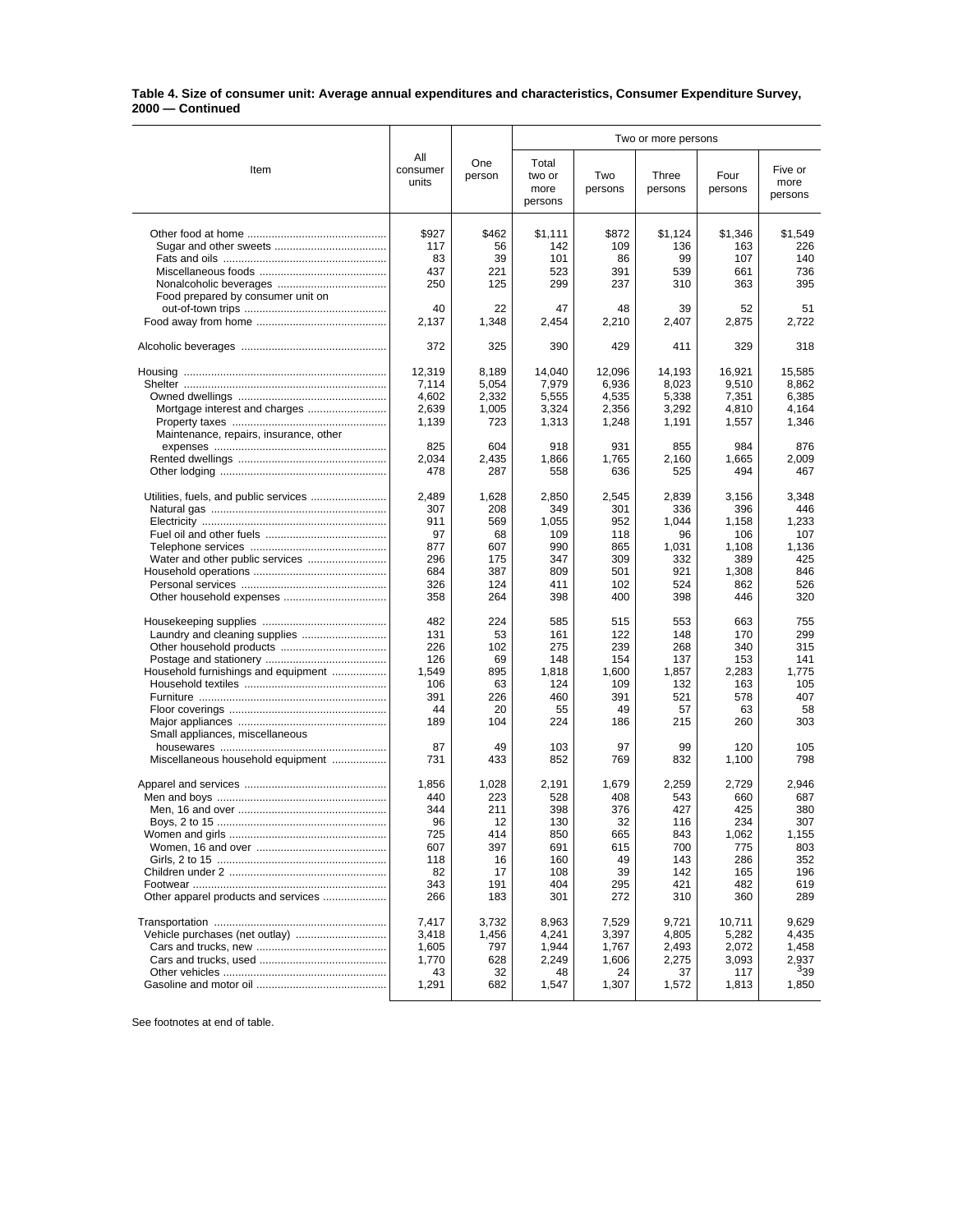## **Table 4. Size of consumer unit: Average annual expenditures and characteristics, Consumer Expenditure Survey, 2000 — Continued**

|                                                                                                                         |                                  |                                  | Two or more persons                 |                                     |                                    |                                     |                                   |  |
|-------------------------------------------------------------------------------------------------------------------------|----------------------------------|----------------------------------|-------------------------------------|-------------------------------------|------------------------------------|-------------------------------------|-----------------------------------|--|
| Item                                                                                                                    | All<br>consumer<br>units         | One<br>person                    | Total<br>two or<br>more<br>persons  | Two<br>persons                      | Three<br>persons                   | Four<br>persons                     | Five or<br>more<br>persons        |  |
| Vehicle rental, leases, licenses, other                                                                                 | \$2.281<br>328<br>624<br>778     | \$1,272<br>129<br>396<br>437     | \$2,704<br>412<br>719<br>921        | \$2,324<br>327<br>646<br>804        | \$2,879<br>476<br>700<br>1,000     | \$3,146<br>477<br>823<br>1,022      | \$2.955<br>474<br>825<br>1,009    |  |
|                                                                                                                         | 551<br>427                       | 310<br>322                       | 652<br>471                          | 546<br>501                          | 703<br>465                         | 824<br>469                          | 647<br>389                        |  |
|                                                                                                                         | 2,066<br>983<br>568<br>416<br>99 | 1,488<br>657<br>418<br>351<br>62 | 2,307<br>1,119<br>631<br>443<br>114 | 2,596<br>1,241<br>663<br>560<br>132 | 2,080<br>1,031<br>575<br>377<br>97 | 2,143<br>1,062<br>651<br>325<br>104 | 2,018<br>970<br>588<br>359<br>101 |  |
| Television, radios, sound equipment<br>Pets, toys, and playground equipment<br>Other entertainment supplies, equipment, | 1,863<br>515<br>622<br>334       | 1,026<br>281<br>429<br>177       | 2,212<br>613<br>703<br>398          | 1,821<br>520<br>572<br>348          | 2,192<br>514<br>723<br>387         | 2,797<br>856<br>898<br>472          | 2,598<br>695<br>790<br>463        |  |
|                                                                                                                         | 393                              | 139                              | 498                                 | 382                                 | 568                                | 571                                 | 649                               |  |
| Personal care products and services                                                                                     | 564                              | 338                              | 656                                 | 575                                 | 693                                | 736                                 | 738                               |  |
|                                                                                                                         | 146                              | 113                              | 160                                 | 173                                 | 145                                | 168                                 | 134                               |  |
|                                                                                                                         | 632                              | 407                              | 726                                 | 476                                 | 841                                | 952                                 | 986                               |  |
| Tobacco products and smoking supplies                                                                                   | 319                              | 203                              | 367                                 | 318                                 | 399                                | 389                                 | 436                               |  |
|                                                                                                                         | 776                              | 561                              | 866                                 | 855                                 | 794                                | 990                                 | 831                               |  |
|                                                                                                                         | 1,192                            | 1,047                            | 1,254                               | 1,497                               | 1,144                              | 1,116                               | 887                               |  |
|                                                                                                                         | 3,365<br>399<br>2,966            | 1,778<br>155<br>1,623            | 4,031<br>501<br>3,530               | 3,480<br>484<br>2,996               | 4,191<br>480<br>3,711              | 4,930<br>560<br>4,370               | 4,160<br>499<br>3,661             |  |
| Sources of income and personal taxes: 1                                                                                 |                                  |                                  |                                     |                                     |                                    |                                     |                                   |  |
| Social Security, private and government                                                                                 | 44,649<br>35,579<br>2,344        | 24,977<br>16,999<br>1,383        | 53,314<br>43,762<br>2,767           | 47,121<br>33,791<br>2,894           | 54,600<br>47,881<br>2,383          | 63,959<br>56,485<br>3,638           | 54,746<br>49,112<br>1,762         |  |
| Interest, dividends, rental income, other property                                                                      | 4,856                            | 5,103                            | 4,747                               | 8,315                               | 2,715                              | 1,616                               | 1,701                             |  |
| Unemployment and workers' compensation,                                                                                 | 927                              | 838                              | 966                                 | 1,422                               | 509                                | 883                                 | 438                               |  |
|                                                                                                                         | 192                              | 133                              | 218                                 | 165                                 | 211                                | 297                                 | 272                               |  |
| Public assistance, supplemental security income,                                                                        | 310<br>309<br>133                | 171<br>201<br>149                | 371<br>356<br>126                   | 225<br>212<br>96                    | 324<br>413<br>163                  | 399<br>535<br>107                   | 832<br>443<br>185                 |  |
|                                                                                                                         | 3,117<br>2,409<br>562<br>146     | 2,090<br>1,621<br>360<br>109     | 3,570<br>2,756<br>651<br>163        | 3.604<br>2,773<br>635<br>197        | 3,437<br>2,686<br>620<br>131       | 4,275<br>3,335<br>774<br>166        | 2,687<br>2,008<br>574<br>106      |  |
|                                                                                                                         | 41,532                           | 22,886                           | 49,744                              | 43,517                              | 51,163                             | 59,684                              | 52,058                            |  |

See footnotes at end of table.